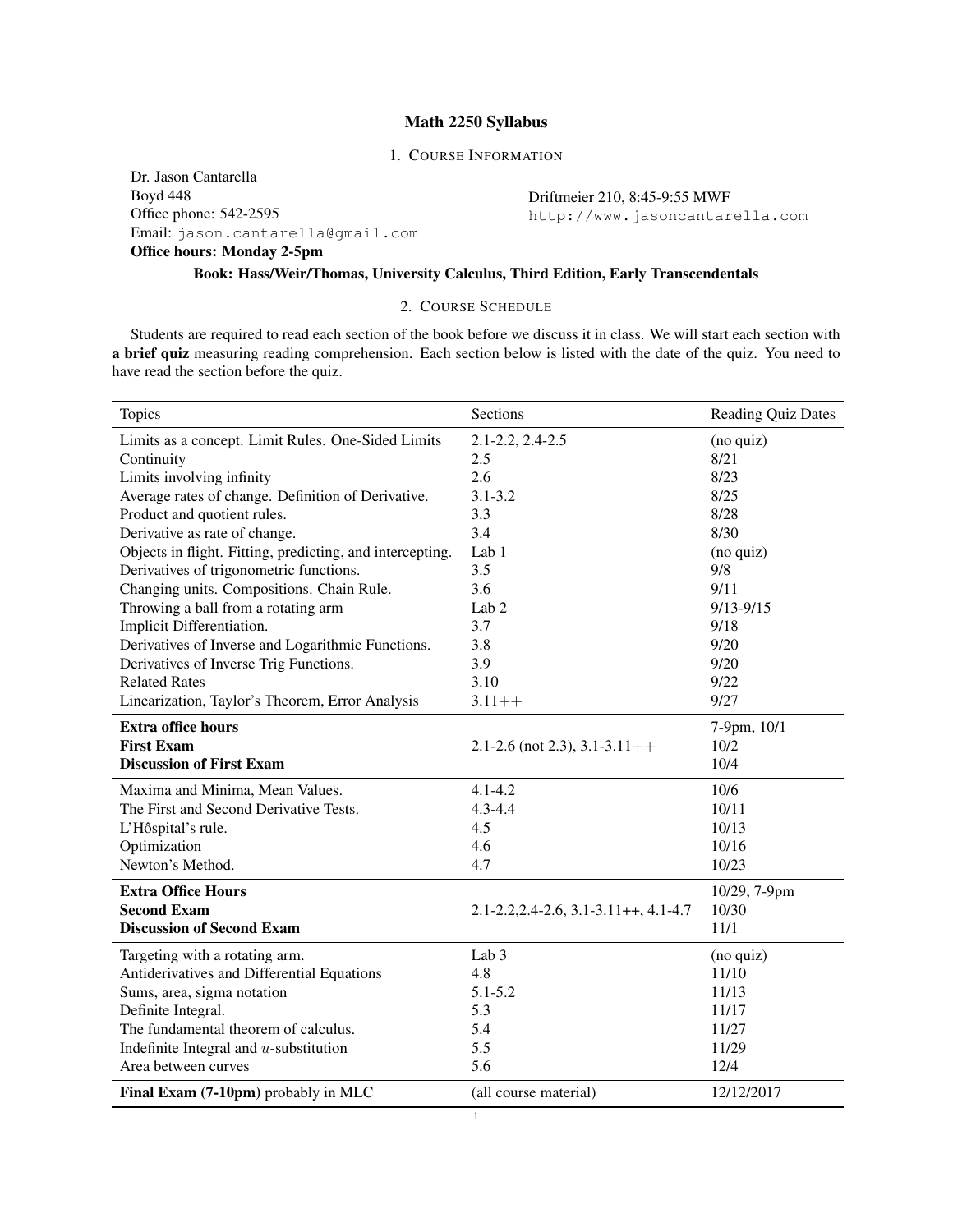#### 3. PREREQUISITES

Students are expected to have a solid foundation in high-school algebra and trigonometry, equivalent to that offered in the MATH 1113 precalculus course, in order to enroll in the course. The course webpage contains a 23 question diagnostic self-test covering this material. Generally speaking, to be successful in this course, you should be able to answer at least 17 of these questions correctly. Students scoring less than 12 questions correct should not enroll in this course, but switch to MATH 2200 or MATH 1113.

#### 4. COURSE GOALS

Students will develop computational fluency with differentiation and integration. Students will learn to model and solve optimization problems using derivatives. Students will integrate and solidify their knowledge of calculus through real-world "laboratory" exercises based on applied mathematics, and learn writing by preparing technical reports on these scenarios.

### 5. DISCLAIMER

The course syllabus is a general plan for the course; deviations announced to the class by the instructor may be necessary.

#### 6. PRINCIPAL COURSE ASSIGNMENTS

This course has a substantial workload. Student responsibilities include:

- Regular reading assignments in the calculus book, previewing the material we are about to cover in lecture. These will be assessed with quick "reading comprehension" quizzes at the start of class.
- Weekly homework assignments using the "WebWork" system.
- Memorizing Anki flashcards. These will be assessed with surprise "memorization" quizzes at the start of class.
- Three lab assignments on applied aspects of calculus.
- Two midterm examinations, in class.
- One final exam, three hours in length.

For this class, we're using a web-based homework system called WebWork. The login link is

https://webwork.math.uga.edu/webwork2/Math2250\_Cantarella\_F17/

Your username comes from your uga.edu email address. If your email address is jones@uga.edu, then your username is jones. Your password is your nine-digit 810 number, without spaces.

WebWork lets you try the homework questions as many times as you like until the assignment is due. The system will tell you whether or not you have the right answer. This lets you correct your work immediately. After the assignment's due date, the system will show you the correct answer for each problem when you try it (but your answers won't be scored). The funny thing about WebWork is that the due dates are absolute. Since the system shows you the answers immediately after the due time, I can't give extensions on homework. You may complete assignments in advance if you want to.

You are welcome to work together on WebWork problems, but be warned: the problems are a little different for **each student**, so copying other students answers won't work. It is certainly possible to solve many of the homework problems using online tools such as Wolfram—Alpha. You should use these tools with care. If you are stuck on a problem, using the "Show steps" option on Alpha can give you good information about how to solve a problem. On the other hand, if you become dependent on tools like Alpha, you are likely to do very poorly on the exams.

When you first login to WebWork, you'll see three buttons on the left. Use the "Change Email" button to enter your email address and the "Change Password" button to change your password. Then try "Begin Problem Sets" to see how the system works. You can select a set and print it out in PDF format to work out the problems on paper if you like. Your problems will be the same when you login again to enter the answers.

#### 7. GRADING AND WP/WF POLICY

This class has standards-based grading. This means that there is no set number of points which guarantees that a given grade will be assigned; instead, the instructor considers all of the student work produced during the semester and